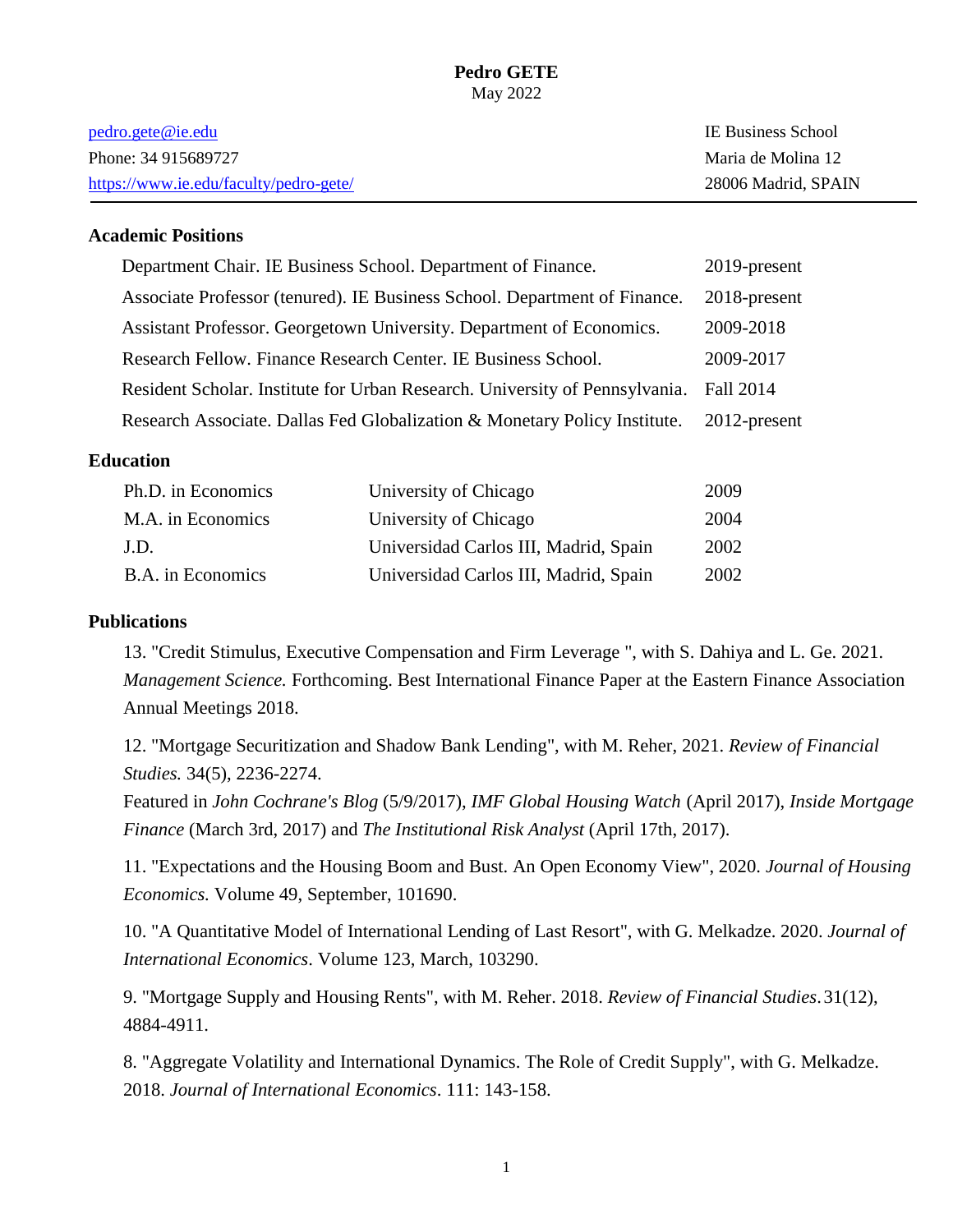7. "Distributional Implications of Government Guarantees in Mortgage Markets", with F. Zecchetto. *Review of Financial Studies*. 2018. Volume 31, Issue 3, 1 March, Pages 1064–1097. Featured in *David Wessel's blog* at *Brookings* (3/31/2016).

6. "Dealing with Overleverage: Restricting Leverage vs. Restricting Variable Compensation", with J.P. Gomez. 2018. *Quarterly Journal of Finance.* No. 01 (2018): 1850001.

5. "Executive Compensation and Firm Leverage. A Policy Oriented Survey", with J.P. Gomez. *Revista de Estabilidad Financiera*. Bank of Spain. June 2017. Number 32. Pages 40-51.

4. "Two Extensive Margins of Credit and Loan-to-Value Policies", with M. Reher. 2016. *Journal of Money, Credit and Banking.* 48 (7), 1397-1438.

3. "Compensation Contracts and Fire Sales", with J.P. Gomez. 2015. *Journal of Financial Stability.* 18, 154-171.

2. "What Drives Housing Dynamics in China? A Sign Restrictions VAR Approach", with T. Bian, 2015. *Journal of Macroeconomics.* 46, 96-112.

1. Discussion of "Capital Inflows and the U.S. Housing Boom". 2015. *Journal of Money, Credit and Banking.* 47 (S1), 257-260.

## **Working Papers**

10. "Portfolio Choice with Housing as an Investment", with F. Zecchetto and A. Tsouderou. 2022.

9. "Climate Risk and Mortgage Markets: Evidence from Hurricanes Harvey and Irma". With A. Tsouderou. 2022.

8. "Mortgage Design and Slow Recoveries. The Role of Recourse and Default", with F. Zecchetto. 2022. Revise and Resubmit to the *Review of Economic Studies.*

7. "Natural Disasters and Housing Markets. The Tenure Choice Channel". With Robin L. Dillon-Merrill and Lei Ge. 2020.

6. "Climate Risk Beliefs in Housing Markets. Evidence from Rising Sea Levels". With R. Chakraborti. 2022

5. "Search for Yield in Housing Markets" with C. Garriga and A. Tsouderou. 2022

4. "The Economic Effects of Real Estate Investors" with C. Garriga and A. Tsouderou. 2022

3. "A Model of Managerial Ownership, Firm Leverage and Credit Stimulus", with S. Dahiya and L. Ge. 2022. Revise and Resubmit to *Journal of Financial Stability.*

2. "Pricing Mortgage Stress. Lessons from Covid-19 and the Credit Risk Transfers". With A. Tsouderou and S. Wachter. 2021.

1. "Bank Capital, Lending Standards and Misallocation", 2018. Revise and Resubmit to *Journal of Monetary Economics.*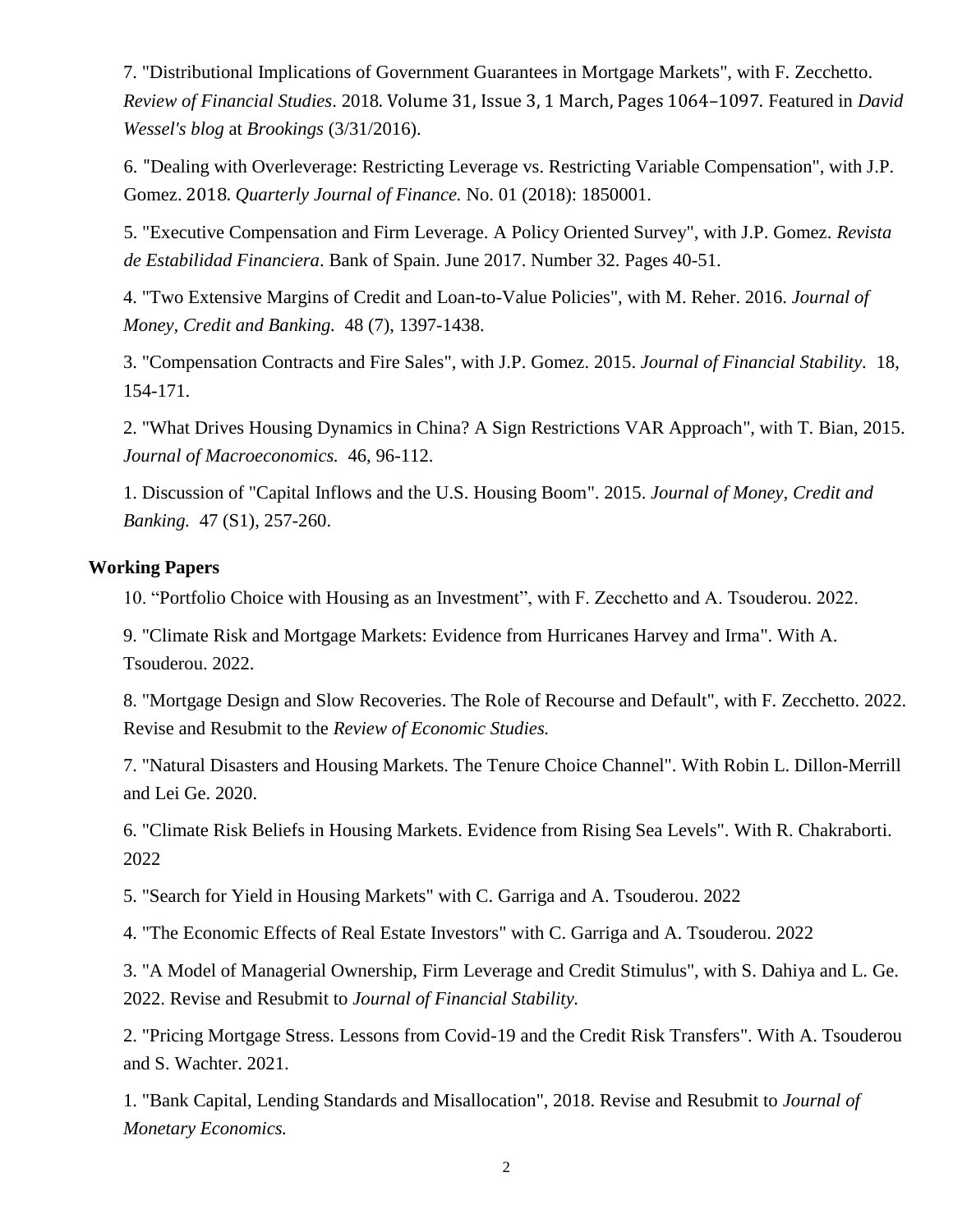## **Grants and Honors**

Top 10% of Authors on SSRN since 2016; ING Think Forward Grant 2019; Spanish Education Ministry 2019 & 2015; Best International Finance Paper Eastern Finance Conference 2018; Ramon Areces Grant 2018; Invited Academic to European Covered Bonds Conference 2017; GU Big Data Environment Initiative 2017; Spanish Savings Banks 2017 and 2019; Bank of Spain Research Grant 2016-18; ECB Lamfalussy Fellowship 2014; Inter-American Development Bank Grant 2014; RERI-Real Estate Institute Grant 2013; World Bank Doing Business Grant 2012; Georgetown Summer Research Grant 2010; European Economic Association Travel Grant 2009; Harper Dissertation Fellowship, University of Chicago 2008-09; Dissertation Internship, Board of Governors of the Federal Reserve 2008; Margaret Reid Dissertation Fellowship, University of Chicago 2007-08; Bank of Spain Fellowship 2005-2007; Internship, Bank of Spain 2006; La Caixa Fellowship 2003-2005; Erasmus Fellowship, Université Paris I-Sorbonne 1999-2000; Middlebury College Summer Grant 1999.

### **Seminars and Conferences:**

2023: ASSA (scheduled); Cyprus University of Technology (scheduled).

2022: Bank of Spain; NEOMA Sustainable Finance Conference; The Future of Real Estate Conference; Durham (scheduled); Notre Dame (scheduled); Guest speaker for the American Chamber of Commerce and Model Risk Managers' International Associations.

2021: UCLA & SF Fed Housing Conference; ASSA; Australia Macro; FHFA; U Miami; Portugal Sustainability Conference; Moscow MGIMO Finance & Banking.

2020: MIT Sloan Golub Center; Columbia University; Federal Housing Finance Agency-FHFA; Cyprus University of Technology; AREUEA-ASSA; Econometric Society; Bank of France/IMF/OECD/Bank of England conference (discussant); Oxford University.

2019: ESADE; HUJ-Jerusalem; CEPR Endless Summer (discussant); AREUEA-Bocconi; Durham; SED; SFS Cavalcade; HULM Santa Barbara; Neoma Paris; AFA-ASSA; Ohio Real Estate; AREUEA-ASSA; AEA-ASSA (discussant).

2018: Notre Dame; Bank of Spain Uncertainty conference (discussant); ECB; Urban Econ Assoc.; Sweden's Riksbank Housing conference (discussant); Madrid-Barcelona Workshop on Banking and Corporate Finance (discussant); European Finance Association; CEPR Summer Conference on Financial Intermediation (discussant); Bank of Spain & WB conference (discussant); AREUEA National; CEPR Finance Symposium; ASSA-AEA; ASSA-AREUEA (discussant); Columbia University-Clearing House Liquidity Conference.

2017: Drexel; Federal Reserve Board; AEI Housing conference; George Washington; WashU – JFI Conference; Fordham-Bank of Finland conference; BIS Liquidity conference; Freddie; FDIC; Western Finance Association (discussant); SFS Cavalcade (discussant); QSPS Summer Workshop Utah; BIS (discussant); UCL-Bank of England-Imperial; AREUEA National; St. Louis Fed-HULM; GU-MSB; Pew Foundation; ASSA-AEA; ASSA-AREUEA.

2016: MIT Golub Center; Stanford-SITE; ECB-NY Fed International Macro-Finance Forum; Emory-Atlanta Fed; Board of Governors Federal Reserve (Banking and Real Estate Divisions); European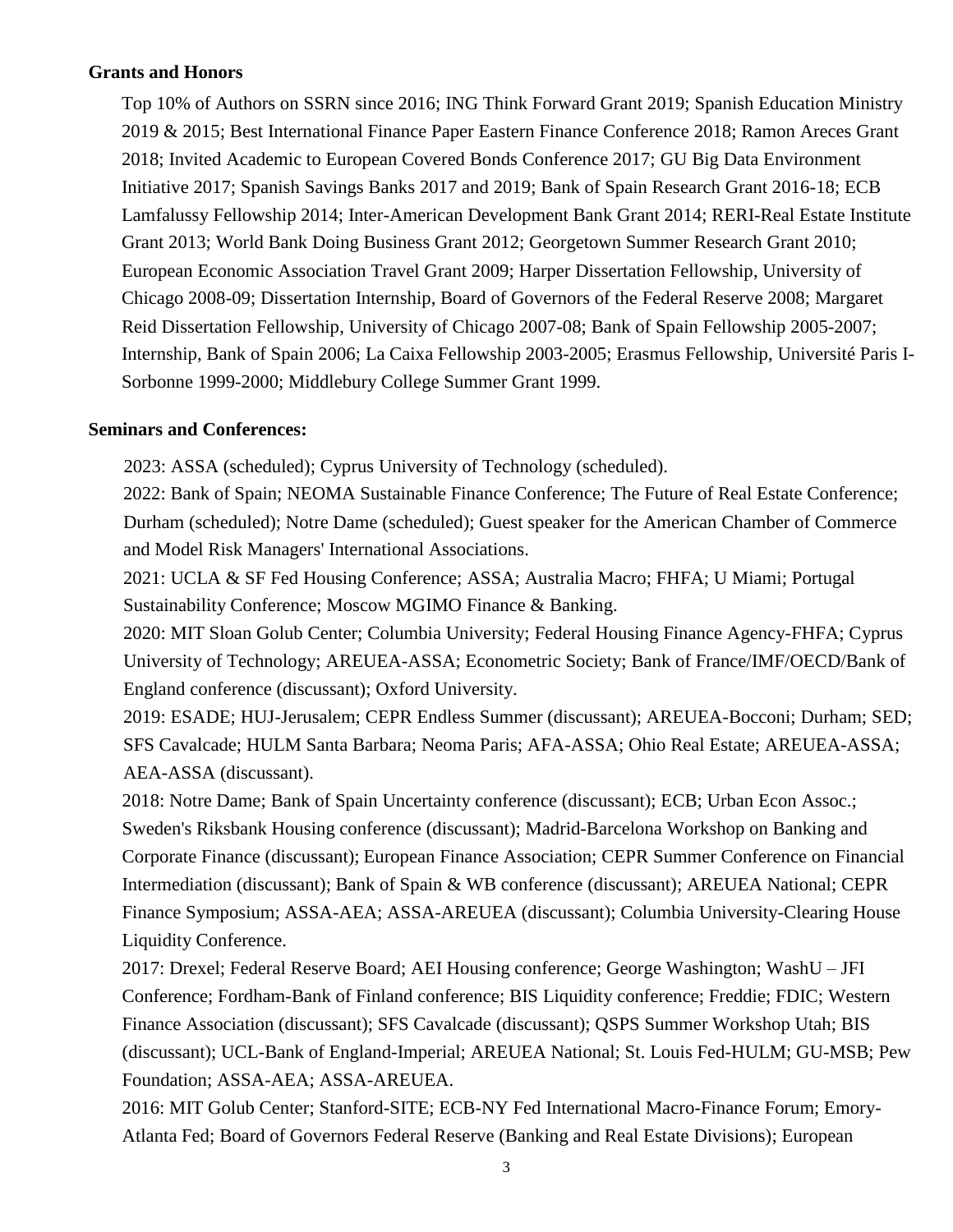Economic Association (invited session); Review of Finance-Imperial College-UCT; AREUEA National; ASSA; HULM (discussant).

2013-15: SED; AREUEA National & International; IADB Research Conference; European Finance Association; SED; AREUEA National; DePaul University RERI Research conference; World Bank Research conference; IADB; Bank of Canada conference (discussant); Chicago Fed Banking conference; AREUEA National. IMF-Dallas-Fed-JMCB (discussant).

2012: Drexel B-School; Richmond B-School; Chicago Fed Banking conference; Hoyt-Weimer Real Estate School; Finance Workshop by Münster and Wilfrid Laurier; Cleveland's Fed conference; FEDEA/Debenedetti/IZA conference; GU-BMW Euro Center; AEA-ASSA; IBEFA-ASSA; Dallas Fed Conference (Discussant).

2009-2011: Eurofidai-Paris Finance Meeting; CFSP Workshop; SED; George Washington; IMF; EEA; SED; World Bank; Bank of Spain; Bank of France; IE; INSEAD; SF Fed; UCSC; Georgetown; HEC-Montreal; UMontreal; UQAM; ECB; BIS; Notre Dame; Chicago Fed; Stanford Macro Group; Chicago-Booth; Federal Reserve Board; University of Chicago.

### **Referee**

AEJ Macro; Annals of Financial Economics; B.E. Journal of Macroeconomics; Borsa Istanbul Review; Economic Inquiry; Economic Letters; Economic Modelling; Elsevier; Empirical Economics; European Economic Review; International Economic Review; International Finance; International Monetary Fund Review; Journal of Applied Econometrics; Journal of Banking and Finance; Journal of Behavioral and Experimental Finance; Journal of the European Economic Association; Journal of Economic Dynamics and Control; Journal of Empirical Finance; Journal of Finance; Journal of Housing Economics; The Journal of Housing and the Built Environment; Journal of International Money and Finance; Journal of International Economics; Journal of Macroeconomics; Journal of Monetary Economics; Journal of Money, Credit and Banking; Journal of Urban Economics; Journal of Political Economy; Journal of Real Estate Research; Latin American Journal of Central Banking; MacMillan; Management Science; McGraw-Hill; MIT Press; Spanish National Science Foundation; U.S. National Science Foundation; Real Estate Economics; Review of Economic Dynamics; Review of Economic Studies; Review of Financial Studies; Scandinavian Journal of Economics; Oxford University Press.

### **Other Professional Activities**

2021 & 2022 Program Committee AREUEA, ASSA and CEPR Endless Summer Conferences. 2017 to 2020 St. Louis Fed Visiting Scholar. Program Committee Spanish Economic Association. 2020 Program Committee Financial Management & Accounting Research Conference. 2019 Program Committee: St. Louis Fed Housing Conference, Spanish Finance Association. Endless Summer CEPR Conference. SIMAPRO. Chair Session for European Finance Association. 2016 NSF Grant reviewer. Program Committee European Finance Association. CREDO's panel. 2015 NSF Grant reviewer. St. Louis Fed Visiting Scholar. Program Committee European Finance Association Meetings. Session Chair at AREUEA International Meeting. 2013 Program Committee Spanish Finance Association.